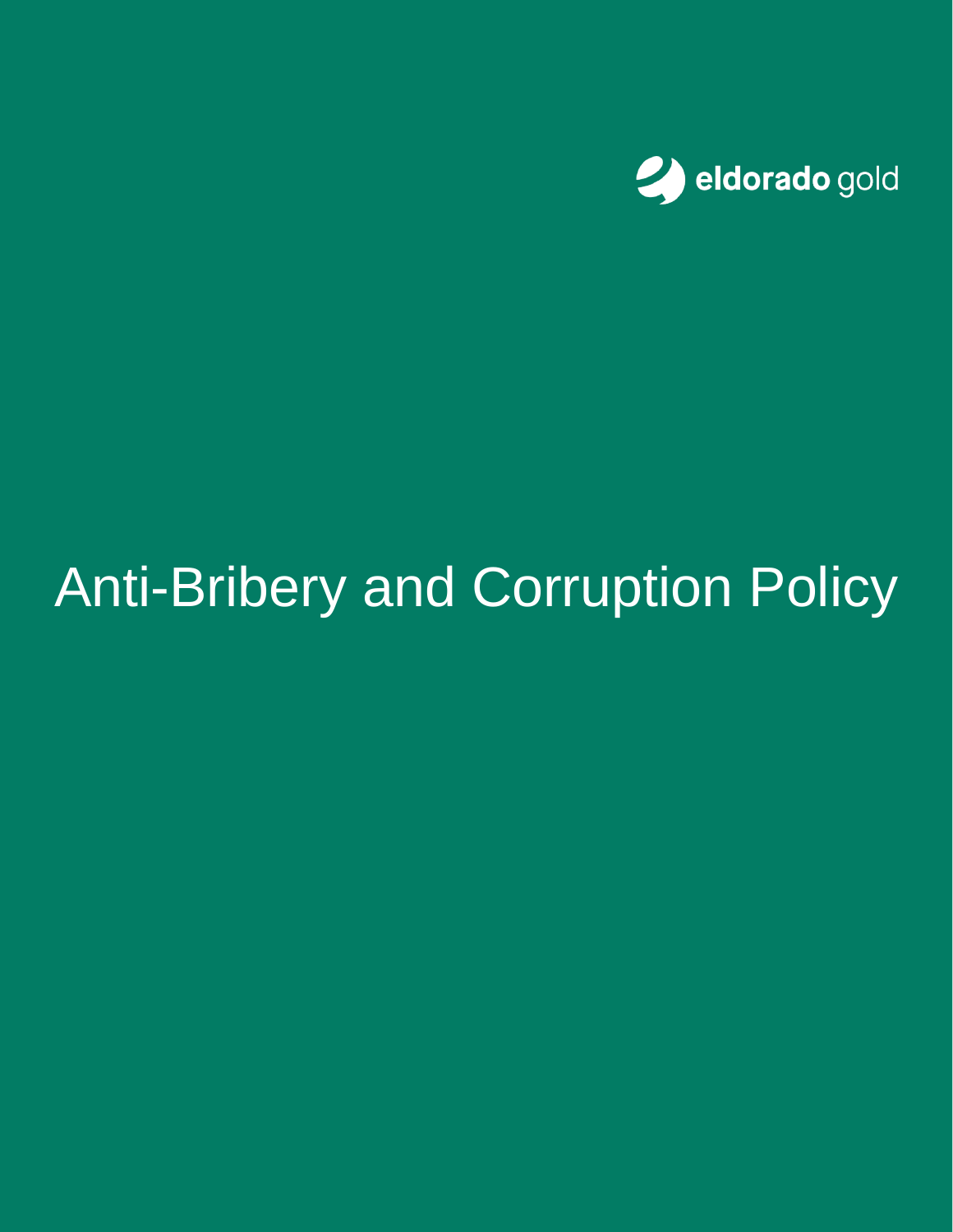#### **ELDORADO GOLD CORPORATION (the "Company")**

#### **ANTI-BRIBERY AND CORRUPTION POLICY ("ABC POLICY")**

#### **1. INTRODUCTION AND APPLICATION**

This ABC Policy is to be read in conjunction with the Code of Ethics and Business Conduct (the "**Code**") of the Company.

References to the Company in the ABC Policy include all of its subsidiaries and any other entity controlled by the Company. The ABC Policy prescribes standards of professional and ethical conduct for all of the Company's directors, officers, and employees, as well as consultants and agents indirectly representing the Company (collectively, all to whom the ABC Policy applies are referred to throughout as the "**Representatives**").

#### **2. PURPOSE**

The Company is committed to responsible operations conducted in accordance with all applicable laws, and a culture of honesty, integrity and accountability.

The Code and the ABC Policy set out the principles and policies all Representatives are expected to know and follow. Please read the ABC Policy carefully. All Representatives must follow the ABC Policy, adhere to applicable laws and regulations, and avoid dishonest or corrupt conduct.

The ABC Policy sets out the standards which all Representatives are expected to follow when acting on the Company's behalf. All Representatives should be provided with or directed to a copy of the ABC Policy upon joining the Company, and periodically thereafter. All Representatives who are contracting parties and consultants of the Company should be provided with the ABC Policy and expressly agree to abide by the terms of the ABC Policy.

Representatives are expected to seek guidance in any case where there is a question about compliance with either the letter or the spirit of the ABC Policy, the Code or any applicable laws. The ABC Policy supplements, and does not supersede the specific policies and procedures that are covered in other Company policies, such as the Company's Code.

#### **3. PROHIBITED PAYMENTS TO PUBLIC OFFICIALS**

Every Representative must comply with all applicable laws prohibiting improper payments to public officials.

The Company is incorporated pursuant to the *Canada Business Corporations Act.* As a result, the Canadian *Corruption of Foreign Public Officials Act* (the "**CFPO Act**") applies and makes it an offence, in order to obtain or retain an advantage in the course of business, to directly or indirectly give, offer or agree to give or offer a loan, reward, advantage or benefit of any kind to a foreign public official, or to any person for the benefit of a foreign public official:

as consideration for an act or omission by the official in connection with the performance of the official's duties or functions;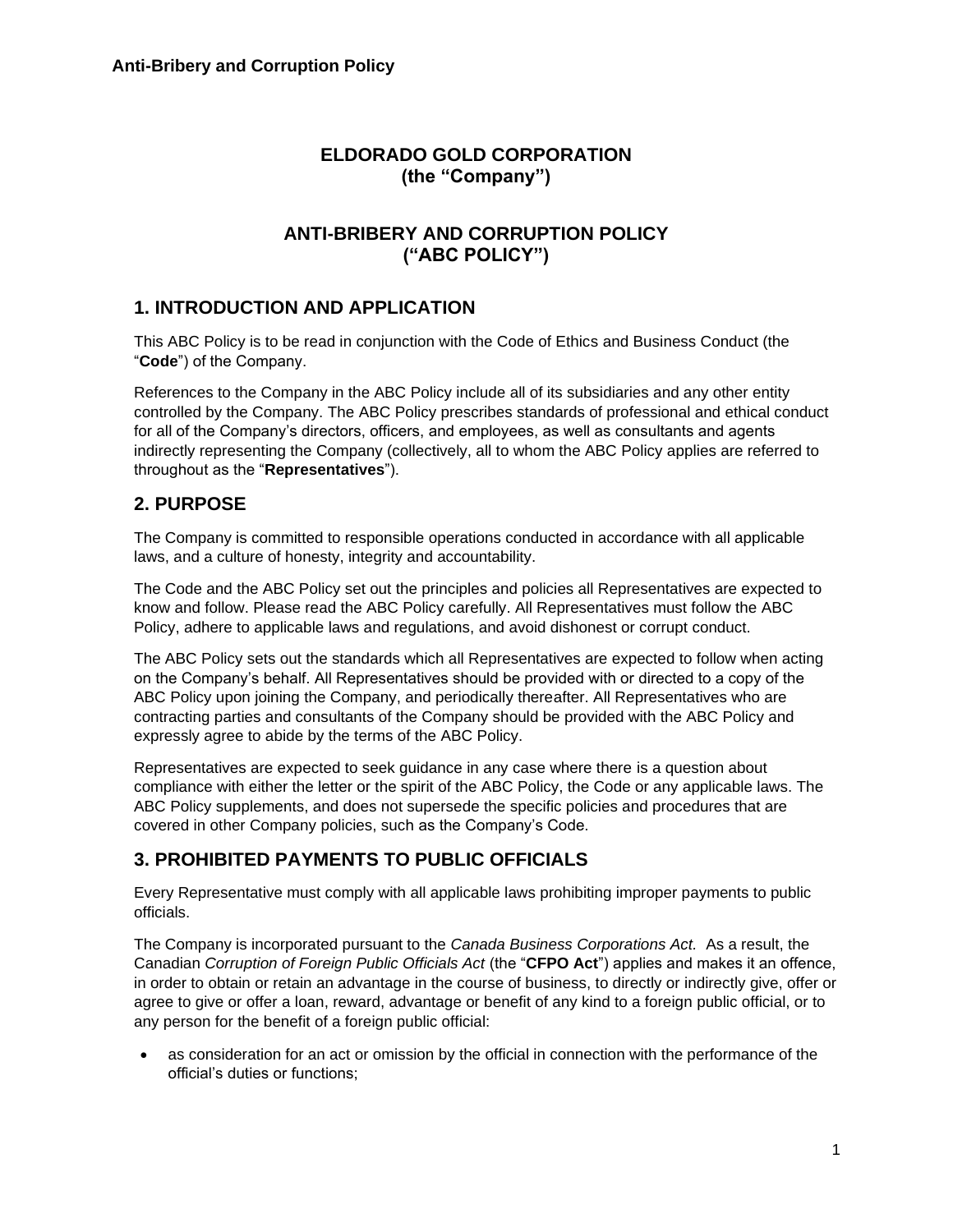• or to induce the official to use their position to influence any acts or decisions of the foreign state or public international organization for which the official performs duties or functions.

Under the CFPO Act, a foreign public official includes:

- a person who holds a legislative, administrative or judicial position of a foreign state;
- a person who performs public duties or functions for a foreign state, including a person employed by a board, commission, corporation or other body or authority that is established to perform a duty or function on behalf of the foreign state, or is performing such a duty or function; and
- an official or agent of a public international organization that is formed by two or more states or governments, or by two or more such public international organizations.

Prohibited conduct under the CFPO Act now includes making or offering to make a "facilitation payment" to influence a foreign public official to perform a non-discretionary activity that they are legally required to do, but refuses to do or refuses to do in a timely manner, without a payment.

Anti-bribery and corruption statutes in other jurisdictions may also apply to the Company and its Representatives. Such legislation may have different standards than the CFPO Act. The United States' *Foreign Corrupt Practice Act* also makes it unlawful to make payments to foreign government officials to assist in obtaining or retaining business. A foreign government official under the US legislation can include candidates for public office, political party officials and representatives of state owned enterprises.

All Representatives are strictly prohibited from offering, promising, paying or authorizing any payment or thing of value to any person, directly or indirectly through or to a third party for the purpose of or in exchange for:

- a person acting or failing to act in violation of a legal duty;
- a person abusing or misusing their position;
- securing an advantage, benefit, contract or concession for the Representative, the Company or any other party;
- inducing a public official to perform a non-discretionary activity more quickly or at all.

Violation of the ABC Policy may result in disciplinary actions up to and including dismissal from the Company.

### **4. COMMERCIAL BRIBERY**

Extending a bribe to, or receiving a bribe from a commercial party is also prohibited. No Representative shall directly or indirectly provide a bribe or other improper incentive to anyone, including someone who is not a public official, or receive a bribe or other improper incentive from anyone, in order to advance the Representative's or the Company's interests.

## **5. POLITICAL ACTIVITIES AND CONTRIBUTIONS**

The Company acknowledges and supports the right of its Representatives to participate in legitimate political activities. However, these activities should not be conducted on Company time or involve the use of any Company resources. Representatives will not be reimbursed for personal political contributions.

The Company may occasionally express views on local and national issues that affect its operations. In such cases, Company funds and resources may be used, but only as and when permitted by law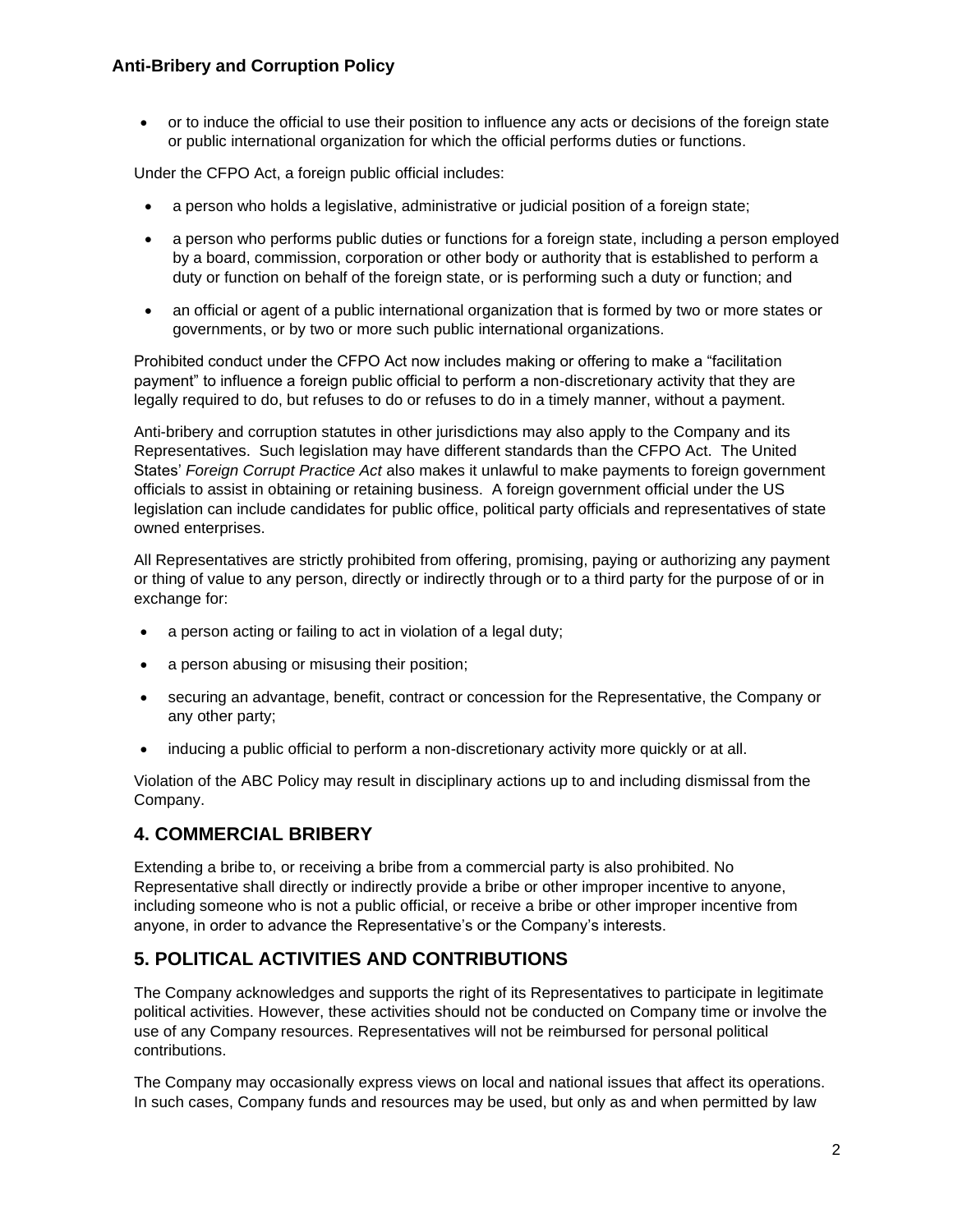and in accordance with Company policies and procedures. The Company may also make limited contributions to political parties or candidates in jurisdictions where it is legal and appropriate to do so. No Representative may make or commit to any political contributions on behalf of the Company without the approval of the Chief Executive Officer.

### **6. GIFTS AND ENTERTAINMENT**

Business gifts and entertainment are often exchanged between business partners as tokens of respect, appreciation and collaboration. Such gifts can include meals and beverages, tickets to sporting or cultural events, travel, accommodation and other merchandise or services. In some cultures these gifts play an important role in business relationships. However, issues may arise when such gifts interfere with or have the appearance of interfering with objective business decisions.

Even if permitted under applicable laws, offering or receiving any gift, gratuity or entertainment that might, or might be perceived to unfairly influence a business relationship should be avoided. These guidelines apply even during traditional gift-giving seasons or events, such as birthdays, anniversaries or other celebrations.

Any gift offered or received by a Representative should be reasonable in both frequency and value given the circumstances. A gift that in the circumstances may reasonably be perceived as an attempt to create an obligation or enticement for the recipient is inappropriate.

Business entertainment activities should similarly be reasonable in frequency and value, and be provided without expectation of receipt of a direct or indirect advantage or benefit of any kind: business or personal.

If any Representative is having difficulty determining whether a specific gift or entertainment item for a non-public official lies within the bounds of acceptable business practice, seek guidance from the Company's Director, Global Compliance or the Company's Executive Vice-President and General Counsel.

Because of the strict rules relating to offering benefits to public officials, Representatives should never offer or provide any gift, entertainment or other benefit without first consulting the Company's Executive Vice President and General Counsel.

## **7. TRAINING**

The Company will conduct anti-bribery and anti-corruption training on an annual basis and may also conduct training more frequently when there are changes to the applicable laws or when deemed that such interim training is necessary.

### **8. KNOWLEDGE AND REPORTING OF ANY ILLEGAL OR UNETHICAL BEHAVIOUR**

The Company is committed to conducting its business in a lawful and ethical manner. Consequently, Representatives are expected to report all known or suspected violations of laws, rules, regulations, or the Code or the ABC Policy. To facilitate reporting of illegal or unethical behaviour, the Code contains whistleblower policies by which such behaviour can be reported.

The Company prohibits retaliatory action against any Representative who, in good faith, reports a possible violation.

It is unacceptable for any Representative to file a false report.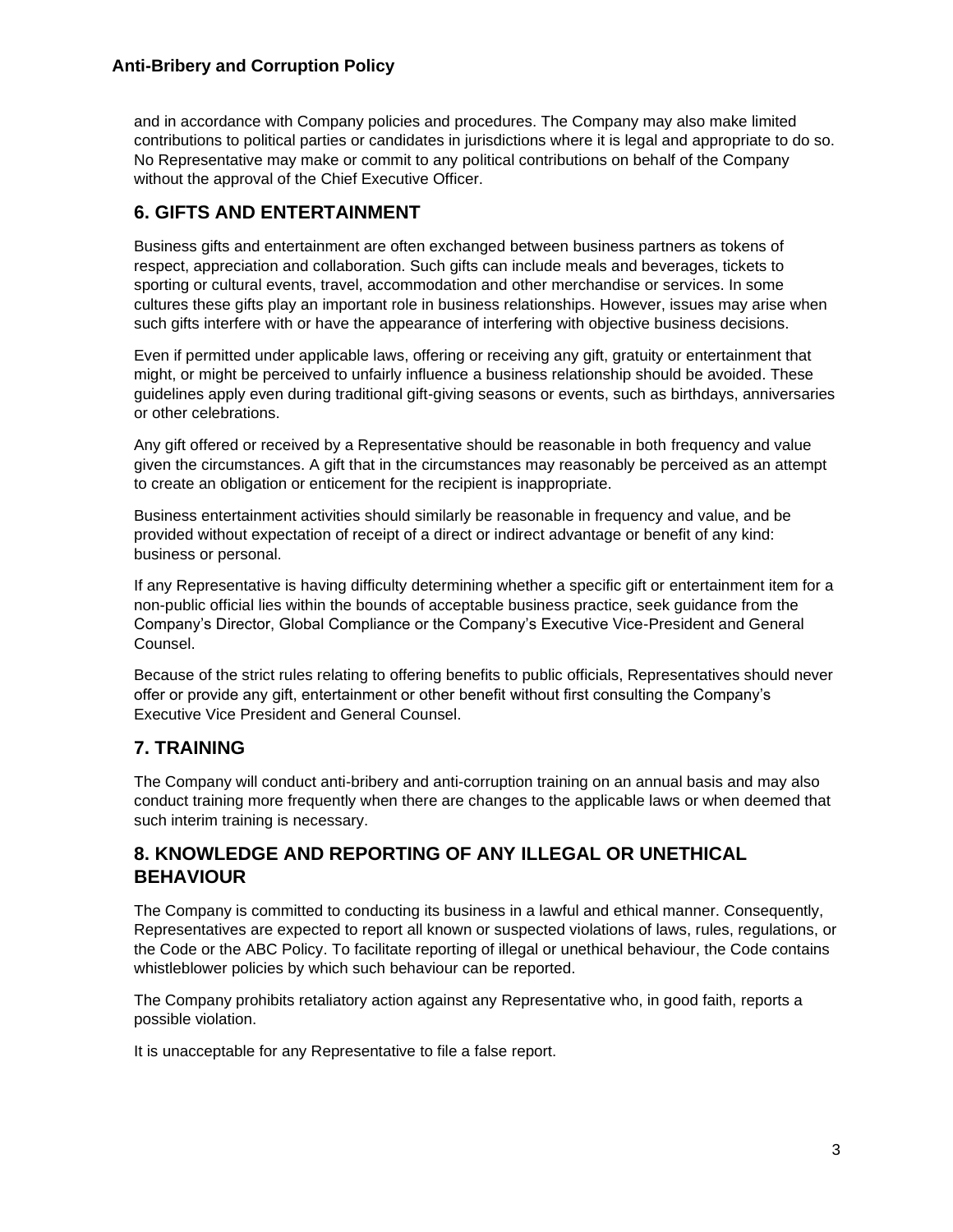#### **Anti-Bribery and Corruption Policy**

If Representatives are in doubt about the best course of action in a particular situation, they should seek guidance from supervisors, managers or the Company's Director, Global Compliance as appropriate in the circumstances.

#### **9. RECORD KEEPING**

All accounts, invoices, memoranda and other documents and records of the Company relating to dealings with third parties must be prepared and maintained with strict accuracy and completeness.

Under the COFP Act it is an offence for any person to:

- establish or maintain accounts which do not appear in any of the books and records that are required to be kept in accordance with applicable accounting and auditing standards;
- make transactions that are not recorded in those books and records or that are inadequately identified in them;
- record non-existent expenditures in those books and records;
- enter liabilities with incorrect identification of their object in those books and records;
- knowingly use false documents; or
- intentionally destroy accounting books and records earlier than permitted by law.

No accounts or transactions may be kept "off-book" to facilitate or conceal improper payments. Recording of payments in a way which would conceal their true nature constitutes a violation of the ABC Policy and applicable laws.

Documents and records must be retained for the period prescribed by applicable law. Representatives must ensure that all expense reports relating to hospitality, gifts or expenses incurred with respect to third parties are submitted in accordance with the relevant Company policies and that the reasons for the expenditures are specifically recorded.

#### **10. COMPLIANCE PROCEDURES AND CONSEQUENCES**

The ABC Policy cannot, and is not intended to, address all of the situations Representatives may encounter. If in doubt as to the appropriate course of action, Representatives should contact their supervisor, manager, the Company's Director, Global Compliance, the Executive Vice President and General Counsel, or the Chair of the Company's Audit Committee for guidance as appropriate in the circumstances.

If any Representative fails to comply with this Policy, such Representative may be subject to disciplinary action, including, where appropriate, immediate termination. In addition, where applicable, such Representatives may also be subject to individual civil or criminal legal penalties. In such cases, the Company reserves the right to withhold or deny indemnification or other responsibility for such individual penalties, and in addition may seek recovery from such person for any costs, damages and penalties incurred, borne, or imposed by or on the Company in accordance with applicable law.

#### **Approved by the Board of Directors July 29, 2020**